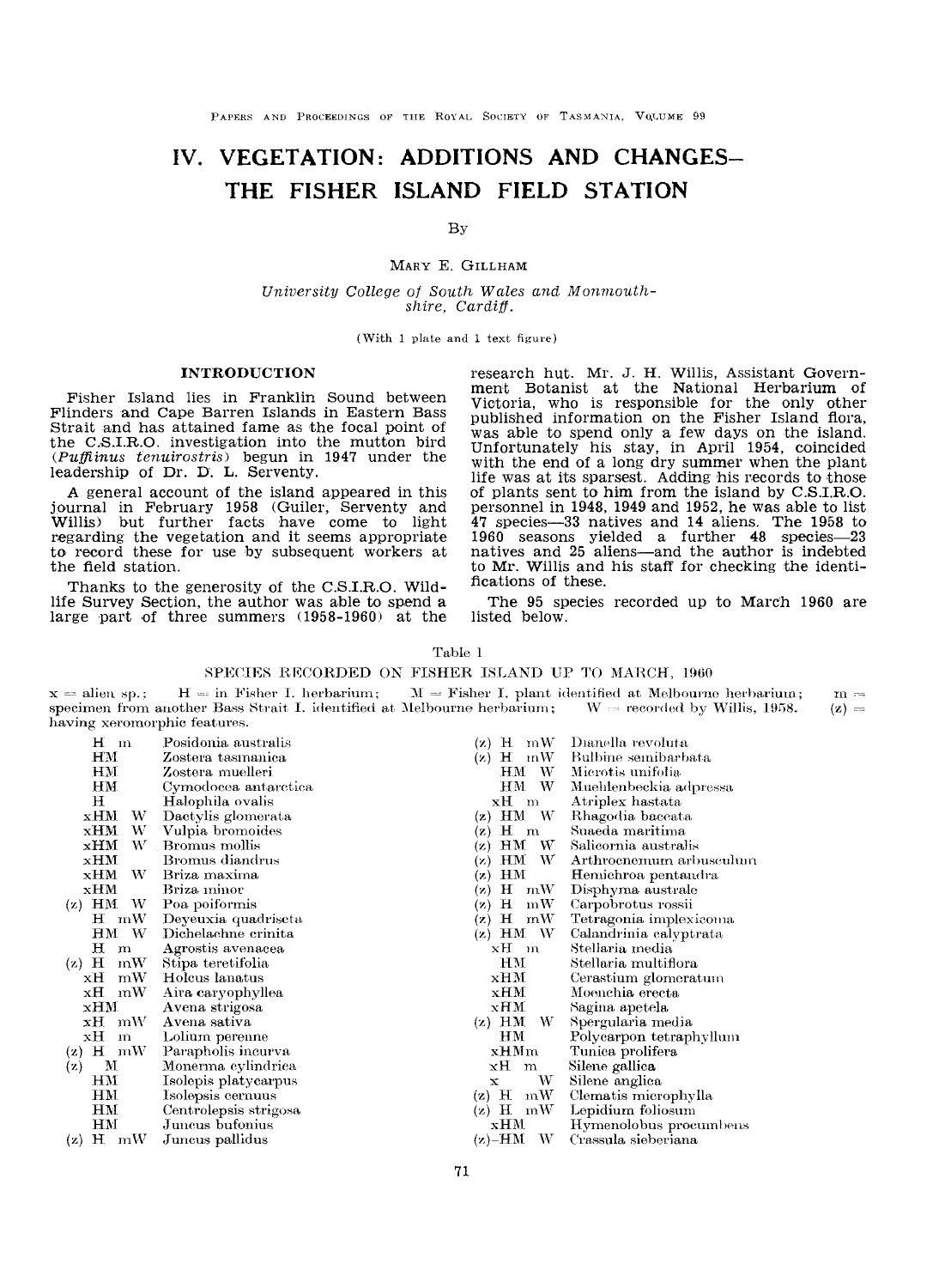| HМ                     | Acaena anserinifolia          | xH m             | Anagallis arvensis                    |
|------------------------|-------------------------------|------------------|---------------------------------------|
| mW<br>H(x)             | Acacia longifolia v. sophorae | н<br>m           | Centaurium pulchellum                 |
| mW<br>$(x)$ H          | Acacia mucronata?             | $(z)$ H<br>n.    | Alyxia buxifolia                      |
| $x \in M$              | Trifolium campestre           | xHM              | Plantago coronopus                    |
| - W<br>$\times H M$    | Trifolium dubium              | $(z)$ x $HM$ W   | Coprosma repens                       |
| xНМ                    | Trifolium cernuum             | $H$ mW<br>(z)    | Stylidium graminifolium               |
| m<br>$\mathbf{x}$      | Trifolium fragiferum          | Ή<br>mW          | Lagenophora stipitata                 |
| xHM                    | Trifolium glomeratum          | – mW<br>н        | Brachycome diversifolium v. maritimum |
| xHM                    | Trifolium subterraneum        | HM W<br>(z)      | Olearia stellulata                    |
| $xHM$ .                | Trifolium arvense             | $H$ mW<br>(z)    | Helichrysum bracteatum v. albidum     |
| xHM                    | Trigonella ornithopodioides   | H<br>(z)<br>- 1n | Gnaphalium luteo-album                |
| xH m                   | Medicago sativa               | ΗМ               | Cotula vulgaris v. australasica       |
| xHM W                  | Melilotus indica              | HMm<br>(x)       | Cotula coronopifolia                  |
| $H$ mW                 | Pelargonium australe          | mW               | Senecio linearifolius                 |
| xHM                    | Geranium molle                | HMmW             | Senecio glomeratus                    |
| $H \cdot mW$           | Oxalis corniculata            | xНM W            | Hypochoeris radicata                  |
| $\mathbf{x}$ M         | Lavatera arborea              | xHM.             | Hypochocris glabra                    |
| HM                     | Daucus glochidiatus           | xHM              | Sonchus oleraceus                     |
| mW<br>$\rm (z)$ H      | Apium prostratum              | xH mW            | Sonchus asper                         |
| mW<br>$\mathrm{H}$ (x) | Leucopogon parviflorus        |                  |                                       |
|                        |                               |                  |                                       |

56 native spp. 39 introduced spp.  $= 41\%$ 

#### **FLORISTIC COMPONENTS**

31 families are represented in the above list,<br>5 of them by aliens only, viz. Papilionaceae (10 species). Malvaceae. Primulaceae. Plantaginaceae and Rubiaceae. (*Hemichroa* has been placed in the Chenopodiaceae, not the Amaranthaceae). Analysis of the 7 families best represented is included below.

#### Components of the 7 Best Represented Families. Number of species

| r amuy               |   | Native Introduced | Total |
|----------------------|---|-------------------|-------|
| Gramineae <u> </u> 7 |   | 11                | 18    |
| Compositae    9      |   |                   | 13    |
| Caryophyllaceae 3    |   |                   | 10    |
|                      |   | 10                | 10    |
| Chenopodiaceae       | 5 |                   | 6     |
| Potamogetonaceae     |   |                   | 4     |
| Aizoaceae            |   |                   | 3     |

7 further families are represented by 2 species each and 17 families by 1 species.

Deyeuxia, Stylidium and Lagenophora have not been recorded since 1954, Lavatera not since 1958.

This vegetation differs fundamentally from that of Flinders and Cape Barren Islands in that it lacks almost all the woody sclerophylls which dominate amos an air woody start-pail is principally Myrtaceae, Proteaceae, Epacridaceae and Mimosaceae, are represented on Fisher Island only by the localised Leucopogon parviflorus and Acacia longifolia var. sophorae.

Exposure to wind and spray undoubtedly contributes to the paucity of shrubs, as pointed out by Willis, but the poor shallow soils which he cites are probably not so important. On adjacent islands it is these very soils, situated on granite outcrops, which support the major shrub growth, the deeper soils between having been denuded of woody plants partly by the big population of burrowing birds and partly by the periodic burning which is practised.

Most of the Fisher Island species occur as components of the impoverished coastal flora of the

larger islands but Lepidium foliosum was found only on the smaller islets and reefs. Although no doubt once more widespread, this cress does best<br>in the absence of grazing mammals and the presence of defaecating seabirds.

The Fisher Island species list is a great deal longer than that for any other island of equivalent size (2.1 acres) and exposure visited in the Furneaux Group. This is mainly accounted for by the high incidence of aliens crossing from the nearby crayfish and mutton bird port of Lady Barron on Flinders Island, the frequent traffic of scientists to<br>and from the 'Island Stores' and the landing of loads of firewood, the only cooking fuel.

#### **SOIL FACTORS**

The Devonian granite weathers to give an acid, siliceous sand, the pH of 12 samples taken from various parts of the island averaging 4.75 and<br>ranging from 4.0 to 7.0, with only 1 sample, a coastal one, approaching neutral. This pH does not<br>differ significantly from that of the commercial mutton bird islands, but the proportion of organic matter in the Fisher Island soil is very much larger than on these. Soil ignited in a tin on the cooking fire loses more than half its volume and the average weight loss on ignition for 2 hours at 900°C of 12 samples previously dried to 105°C<br>by Mr. J. T. Hutton of the C.S.I.R.O. Division of Soils, Adelaide, was  $28\%$ . Figures ranged from  $18\%$ to  $45\%$  and represent the organic matter content fairly accurately as the mineral matter content of the samples was mostly coarse sand.

23 samples from the adjacent Little Green Island, which is regularly fired by the birders, averaged exactly half that of the Fisher Island soils  $(14\%)$ , while 17 samples from Great Dog Island (also<br>regularly burned) averaged only 9.4% of organic matter. The unburned islet of Inner Possum Reef. on the other hand, showed an average of 36% of organic matter (15 samples). The organic carbon<br>figure for these samples is about  $56\%$  of the recorded loss on ignition.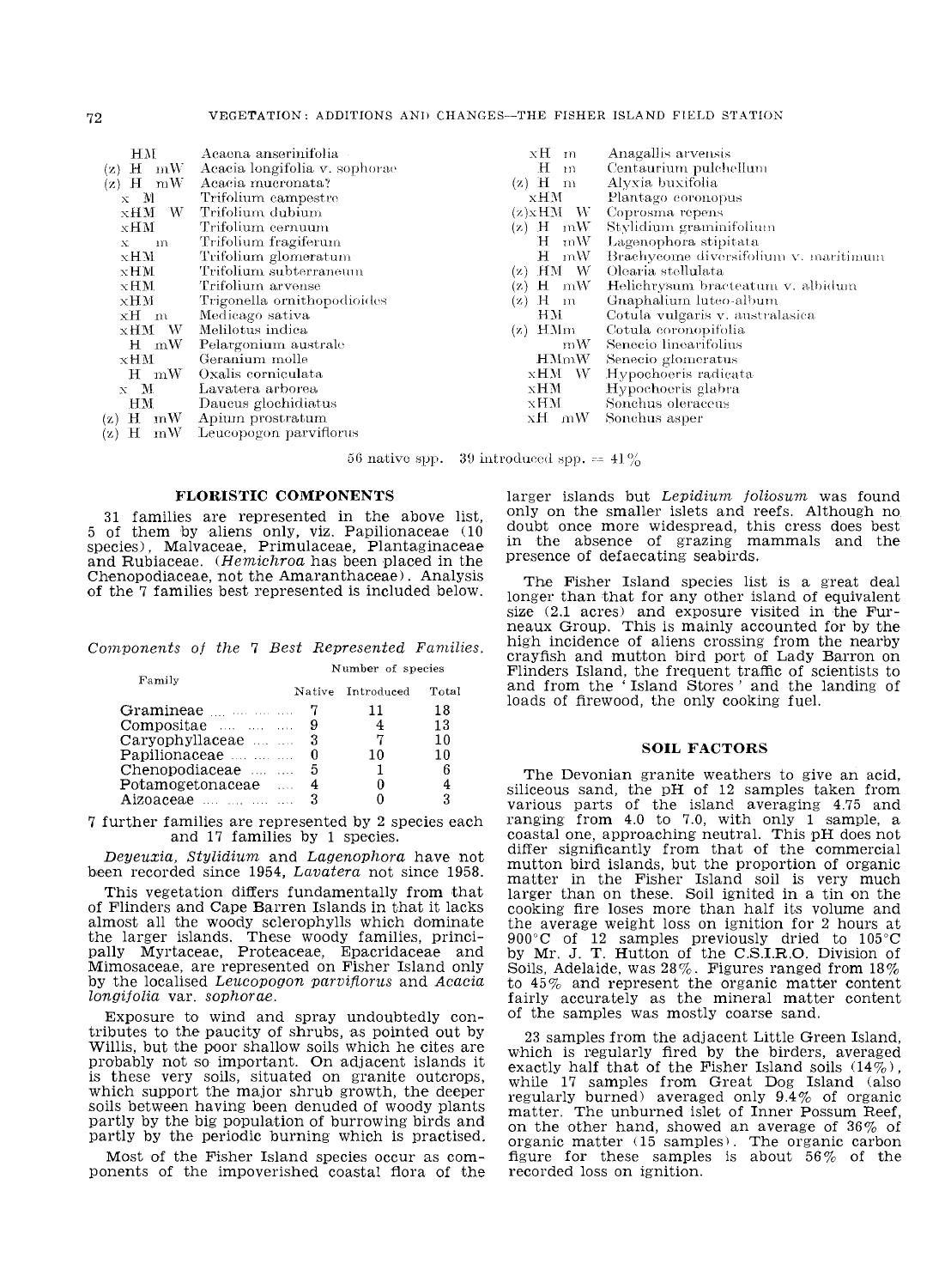A higher organic content in these sandy soils implies a higher water holding capacity, the average percentage moisture content for air-dry Fisher Island and Possum Reef samples being 5.2% and  $6.6\%$  respectively, that for Little Green and Great Dog Islands being 1.8 % and 1.5 %. Nevertheless, the thin skins of peat overlying much of the rock on Fisher Island dry out in summer until they become almost un-wettable. The greatest difficulty was experienced in watering even pulverised samples of this humic material in which seed viability experiments were being carried out. the water rolling off the surface in globules. Such soils are likely to remain sodden for longer than the native sands in winter but would be unable to absorb the light summer showers which can prolong plant growth into an unfavourably dry season. Many of the even the succulent-leaved Calandrinia calyptrata and Crassula sieberiana dying off as the summer advances.

Typical species of the shallow peats overlying in $land$  rocks are *Centrolepis strigosa*, *Juncus* bufonius, Stellaria multiflora, Cerastium glomeratum and Moenchae erecta. The most typical species of the coastal peat fringe which encroaches onto the granite shoreline is Cotula vulgaris var. australasica which forms a narrow zone below the marginal belt of Disphyma australe. The latter, with Car-pobrotus rossii and Hemichroa pentandra, with which it shares these thin peat crusts, are creepers, tapping a wider range of soils than the annuals and often rooted in deep crevices.

Deeper soils with a higher sand content are burrowed by shearwaters, which ensure a more adequate mixing of the organic and mineral fractions than when the surface deposites remain un- disturbed.

Table 3 shows the characteristics of 12 soils from various parts of Fisher Island.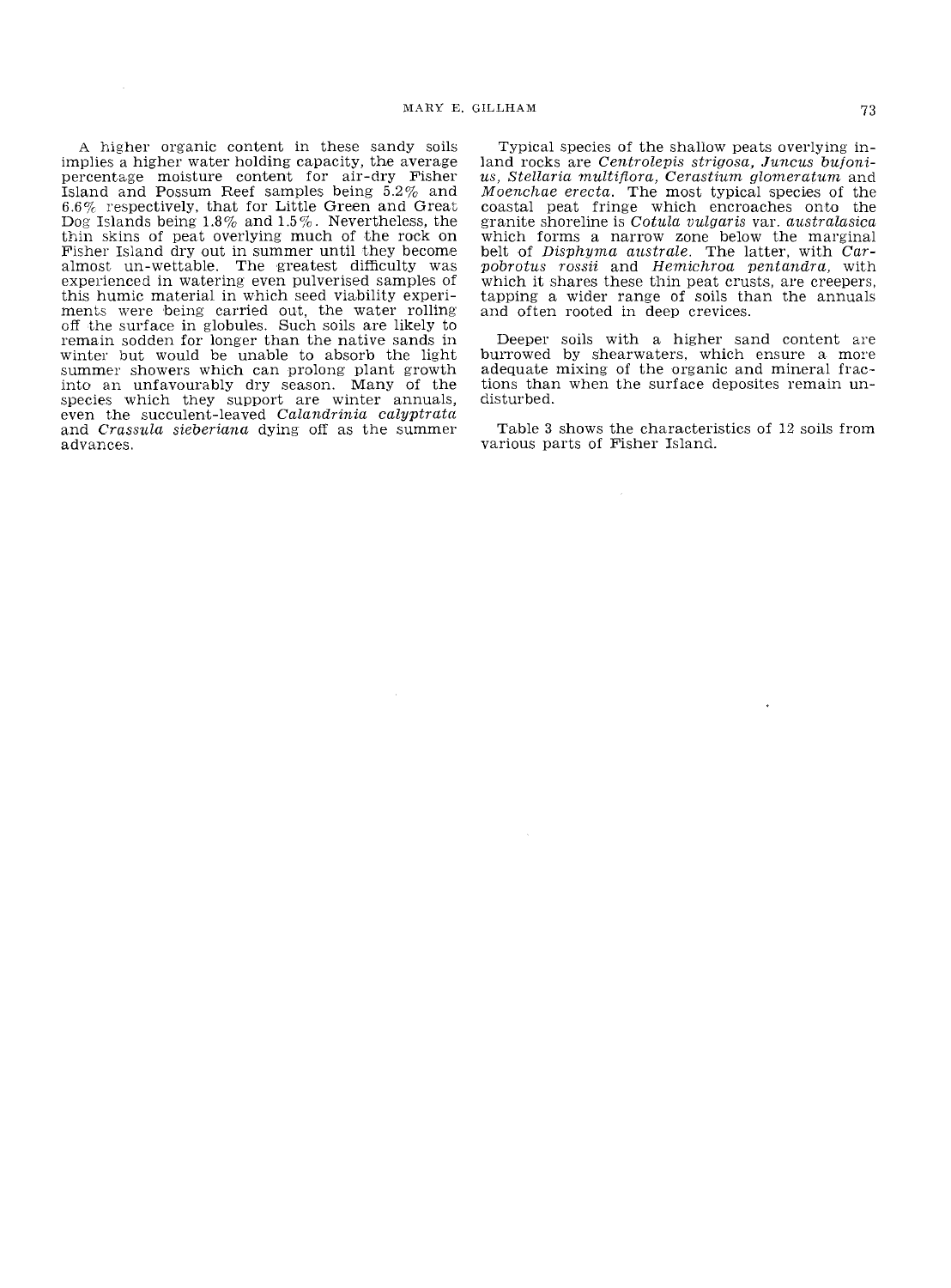| Part of<br>Island<br>No. |                      | Depth of<br>Sample<br>(inches) | Soil<br>Colour | Undecayed<br>Plant<br>Material | Loss<br><b>on</b><br>Ignition | Organic<br>Carbon            | in the<br>Field        | Moisture Moisture<br>in air-<br>dry Soil | $\mathbf{p}$ H   | Rookery              | Dominant vegetation<br>of the immediate<br>Sample Area |
|--------------------------|----------------------|--------------------------------|----------------|--------------------------------|-------------------------------|------------------------------|------------------------|------------------------------------------|------------------|----------------------|--------------------------------------------------------|
| 1. South                 | $\ddotsc$            | $\overline{2}$                 | Black          | Small                          | $^{9\!\!}/_{25}$              | $\%$<br>$\ddot{\phantom{0}}$ | Wet                    | $\%$<br>5.9                              | $\frac{\%}{7.0}$ |                      |                                                        |
| 2. South                 | $\sim$ $\sim$        | 10                             | L. Brown       | Large                          | 33                            | $\ddot{\phantom{0}}$         | V. Wet                 | 7.3                                      | 4.5              | Snake Gully          | Tetragonia, Apium, Poa<br>and Disphyma                 |
| 3. Centre                | $\sim$ $\sim$        | $\overline{2}$                 | D. Brown       | Medium                         | 32                            | $\ddot{\phantom{1}}$ .       | Dry                    | 5.6                                      | 4.0°             |                      |                                                        |
| 4. Centre                | $\sim 10^{-1}$       | 10                             | Black          | Small                          | 19                            | $\ddot{\phantom{0}}$         | Damp                   | 3.9                                      | 4.0              | South                | Dactulis. Avena.<br>Dianella and Bromus                |
| 5. East                  | $\sim$ $\sim$        | $\mathbf{2}$                   | Brown          | Large                          | 40                            | 21                           | Dry                    | 6.3                                      | 4.0 <sup>2</sup> |                      |                                                        |
| 6. East                  | $\sim$ $\sim$        | 10                             | Brown          | Large                          | 45                            | $\ddot{\phantom{0}}$         | $_{\rm{Dry}}$          | 7.4                                      | 4.5              | Potts Point          | Poa, Briza and<br>Coprosma                             |
| 7. North                 | $\sim$ $\sim$        | $\overline{2}$                 | <b>Brown</b>   | Large                          | 24                            | $\ddot{\phantom{0}}$         | Dry                    | 3.7                                      | $4.5^\circ$      |                      |                                                        |
| 8. North                 | $\sim$ $\sim$        | 10                             | <b>Brown</b>   | Large                          | 18                            | $\ddot{\phantom{1}}$ .       | Damp                   | 3.0                                      | 4.0              | Home                 | Poa and Bromus                                         |
| $9.$ Southwest $\ldots$  |                      | $\overline{2}$                 | Black          | Small                          | 40                            | $\bullet$ $\bullet$          | Wet                    | 7.9                                      | 4.5              | None                 | Disphyma                                               |
| 10. Northeast            |                      | $\boldsymbol{2}$               | Black          | Small                          | 36                            | 20                           | Wet                    | 7.8                                      | 6.0              | None                 | Cotula                                                 |
| 11. North                | $\cdot$ . $\cdot$ 1  | $\overline{2}$                 | Black          | Large                          | 22                            | $\ddotsc$                    | Damp                   | 3.6                                      | 4.0              | Home                 | Pool                                                   |
| 12. Centre               | $\sim$ $\sim$        | $\overline{2}$                 | Black          | Large                          | 39                            | 22                           | Damp                   | 8.1                                      | 6.0              | None                 | Poa                                                    |
| AVERAGES                 | $\ddot{\phantom{1}}$ | $\ddot{\phantom{1}}$           | $\sim$ $\sim$  | $\ddot{\phantom{1}}$           | 28                            | $\sim$ $\sim$                | $\ddot{\phantom{1}}$ . | 5.2                                      | 4.75             | $\ddot{\phantom{1}}$ | $\bullet$ . $\bullet$                                  |

# Table  $2\,$ SOME CHARACTERISTICS OF SOIL FROM TWELVE SAMPLES COLLECTED ON FISHER ISLAND

Loss on ignition is equivalent to content of organic matter (% by wt.). Organic carbon is equivalent to 56% of total organic matter.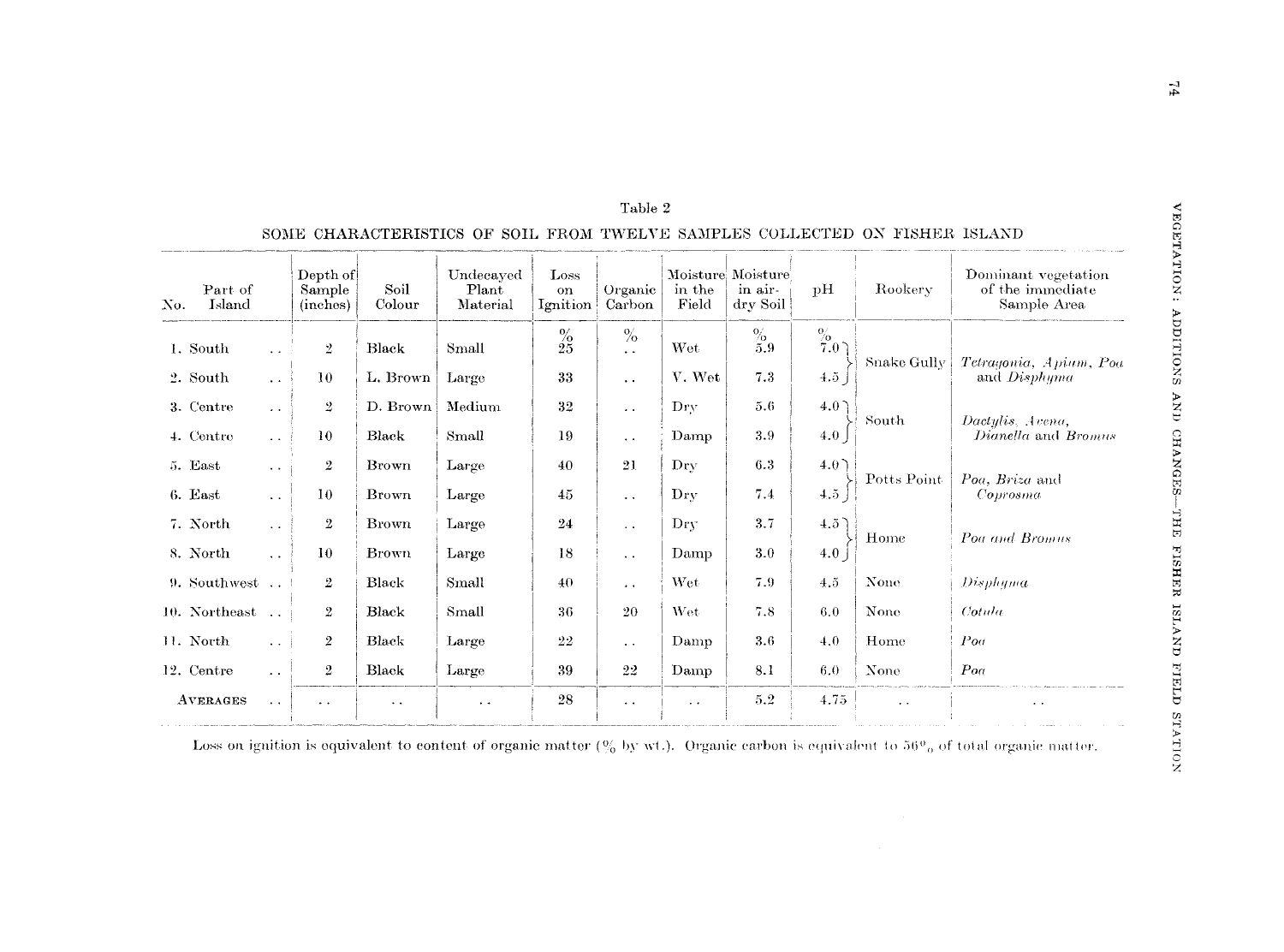#### **SUMMER DROUGHT**

With so many mesophytic annuals in the flora, summer drought can be a limiting factor to a high proportion of the Fisher Island plants. Although the average annual rainfall is about 30 inches (760 mm.) per annum, or approximately the same as on Skokholm Island in West Wales (Goodman & Gillham, 1954), little of this falls in the summer months (December to February) (Serventy, 1958). The Southern Hemisphere Island (Lat  $40^{\circ}$ S) experiences a higher evaporation rate than the Northern Hemisphere one (Lat. 52° N) and the ratio of xerophytes to mesophytes among the perennial plants is consequently higher.

Willis, 1958, remarks that almost all the plants present on Fisher Island in April 1954 possessed<br>xeromorphic characters, but this is only true of<br>those species perennating above ground during the summer. Only 32 species, or a third of the total, are xeromorphs and these are prefixed with  $(z)$  in the accompanying species list. 5 other species are marine and submerged by all tides and a few are aestivating geophytes, but most of the non-xero-<br>morphs are ephemerals, accomplishing one or more

generations during the moister conditions of autumn, winter and spring. ( There is neither frost nor snow to check winter growth,) The most numerous groups in this category are in three of ·the four best represented families, viz the grasses, clovers and Caryophyllaceous 'weeds'.

As in the 1954 drought, most of these species disappeared during the unusually dry summers of 1959 and 1960. (Shade temperatures rose to **101°F**  culent and sclerophyllous plants suffered severe wilting during this period and a high proportion of the withered Coprosma leaves, normally evergreen, were exfoliated. The 3 Aizoaceous species recovered turgidity apparently by the absorption of dew or atmospheric moisture as only one fall of rain, of considerably less than 1 inch (25 mm.) occurred scarcely sufficient to wet the parched soil. All 3 species bore a high proportion of small reddish drought-resistant leaves. Bulbine semibarbata, Lepidium foliosum and other perennials remained dwarf, Poa poiformis and Stipa teretifolia shoots were dry and brittle and few annuals survived the prolonged heatwave.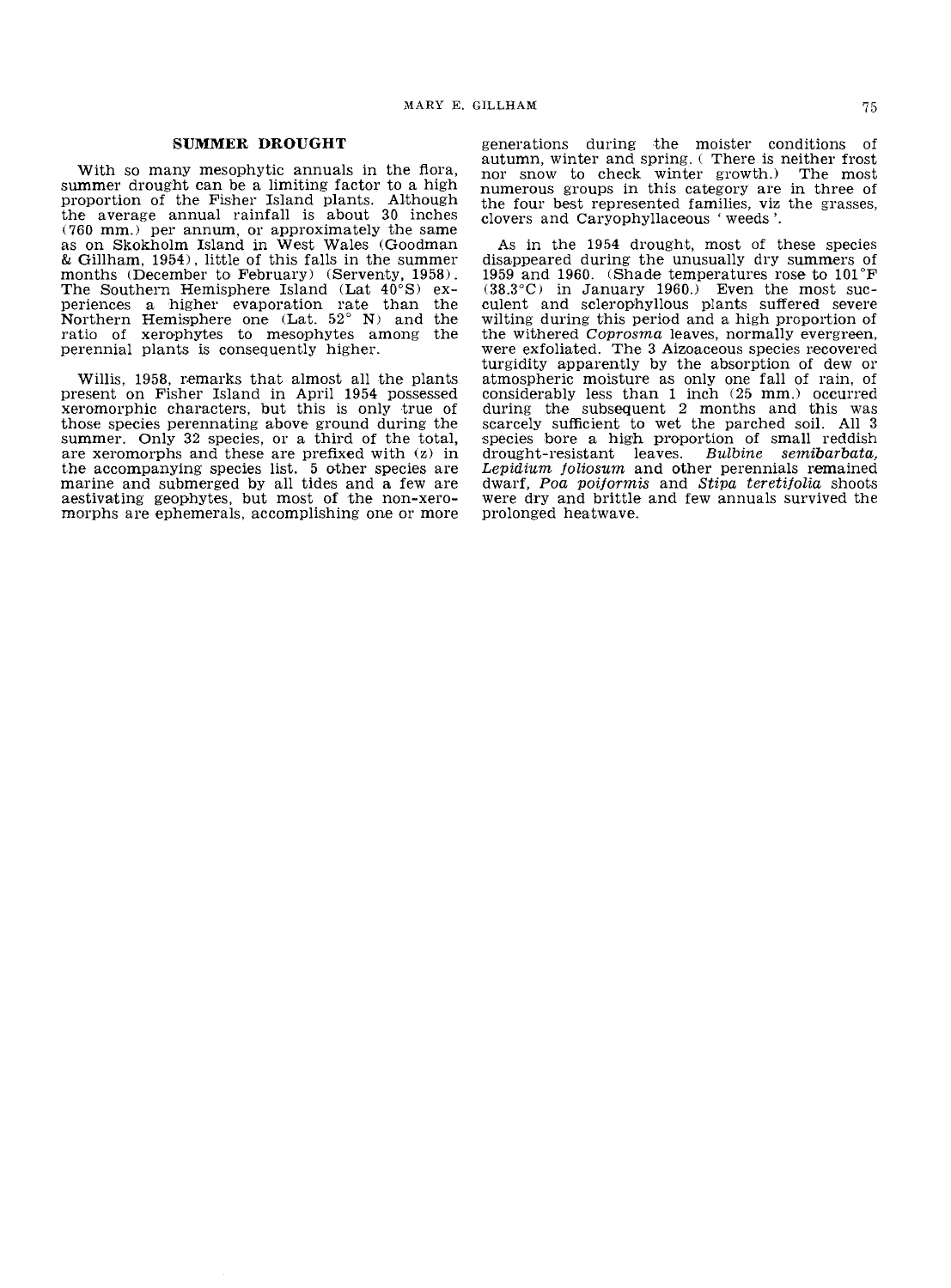FISHER ISLAND VEGETATION IN RELATION TO EXPOSURE Belt transect (IOO X I yd.) from H.W.M. on W. to H.W.M. on E. percentage cover histogram. 24. 1. 58.

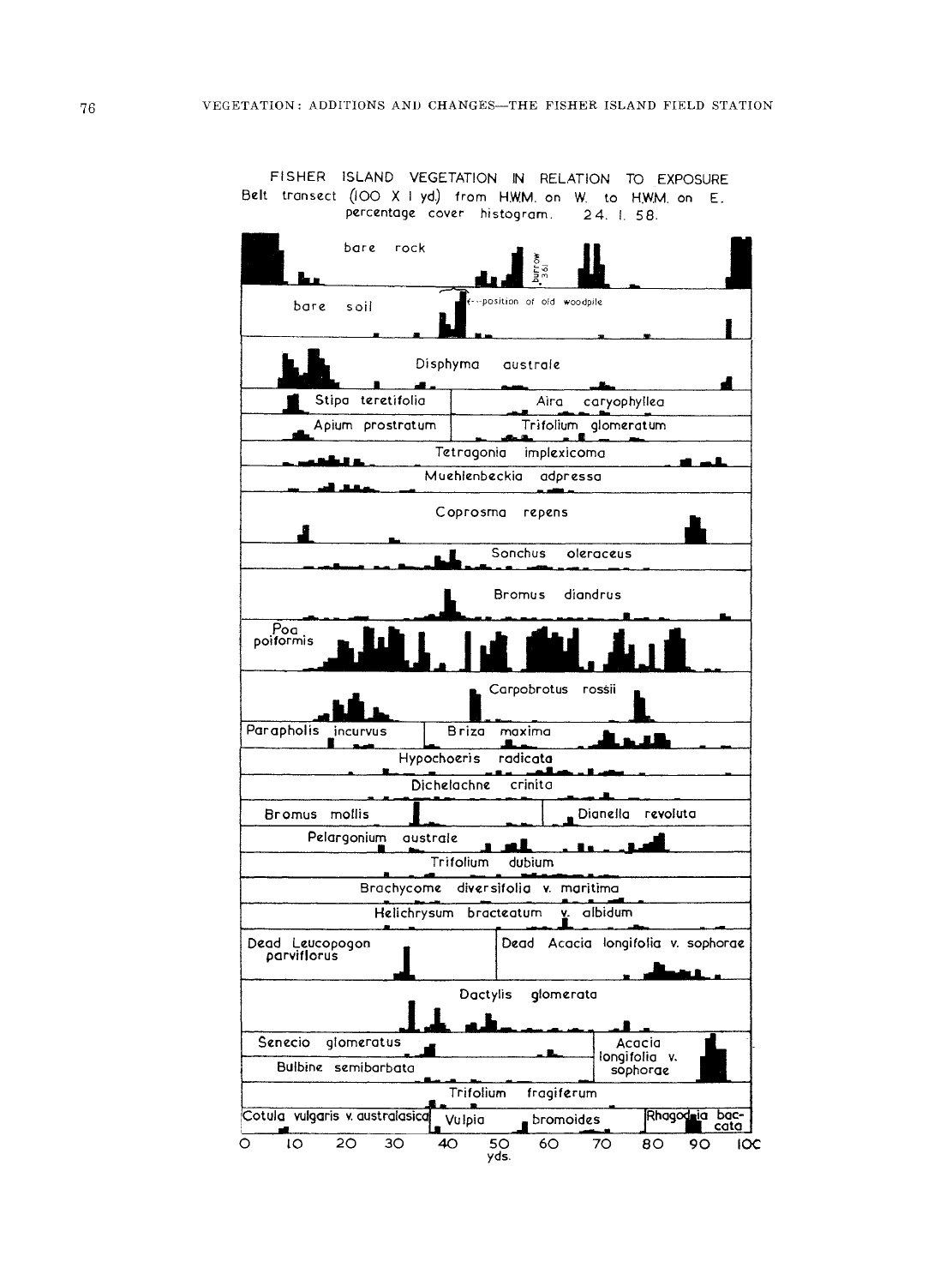## **EXPOSURE TO WIND AND SEA SPRAY**

#### a. Land Flora

The accompanying histogram shows the percentage ground cover of plant species along a 100 yd. (92.3m.) belt transect running from the exposed western coast of the island to the sheltered lent Disphyma australe through the main central<br>zone of Poa poiformis tussock to Acacia longifolia var. sophorae scrub. The more salient features of the zonation revealed by the transect can be summed up as follows:

The most seaward *Disphyma* mingles with the coastal fringe of Cotula vulgaris var. australasica and is superceded on the inland side by a belt of Stipa teretitolia. This coastal tussock grass borders the more exposed west and south sides of the island, withstanding slightly less sea salt than  $D$ *isphyma*, athough more maritime in its distribution in that it does not reappear on inand rocks.

The next belt is of mixed Apium prostratum and Coprosma repens, followed by a broader zone of Tetragonia implexicoma which merges into a similarly broad zone of Carpobrotus rossii with a little Parapholis incurva and Muehlenbeckia ad $pressa$ . The last, like  $M.$  complexa in New Zealand (Gillham, 1960), is typically associated with Poa tussock in areas subjected to considerable wind but not too much salt spray. The mesophytic leaves suffer readily from salt scorch and woody galls, each housing from 1 to 3 grubs  $\frac{1}{2}$ -1" long, occur on the creeping woody stems.

Poa poiformis, the island dominant, begins to appear at the inner margin of the Stipa zone, increasing to a fairly overall cover beyond the more essentially coastal plants cited above. On inland rock outcrops it gives way to Disphyma and Carpobrotus associated with less halophytic saxicoles, principally Bulbine semibarbata. Pelargonium principally Bulbine semibarbata, Pelargonium  $a$ ustrale and Brachycome diversitolia var.  $matrixa$ . Smaller subordinates featuring less conspicuously in the transect are the winter ephemerals of the peat crusts.

Shrubs other than Coprosma repens appear only towards the east end of the transect. The alien Coprosrna from New Zealand appears by its dis tribution on all the islands to be more exposure resistant than any of the native shrubs. With Rhagodia baccata semi-shrubs it protects the windward side of the Acacia longifolia var. sophorae clump which appears in the transect and is, never-<br>theless, dead or severely wind-scorched except on<br>its leeward fringe. *Rhagodia*, although a succulentleaved Chenopodiaceous halophyte, shuns the most exposed situations and grows much less tall than the sheltering Coprosma. Below the eastern Acacia scrub the granite drops away to a wave cut platform in a more or less vertical cliff and the coastal belts are telescoped, Carpobrotus and Tetragonia leading down to  $Disphuma$  and sparse Spergularia media.

#### b. Marine flora

The fetch is greater to the south of Fisher Island than to the west  $(Guiler, 1958)$ , so wave action is likely to be most intense on the south coast. It is never great, however, and, although brown algae

predominate in the south and west, these do not include the larger surf lovers. Some, such as  $D'Urvillea$  antarctica and Macrocystis purifera, wash ashore, presumably from regions outside Franklin Sound, but the main species found attached are members of the Fucales.  $Hormosira$ banksii forms a continuous belt around the island but species of Cystophora, Cystoseira, Sargassum and Scaberia are more localised. Passing eastward, particularly along the land facing north coast, large members of the Siphonales become conmembers of the Siphonales become conpliuscula, C. sedoides and Codium muelleri.

Fine growths of marine angiosperms cover the silty sea bed off the north and north east shores. Posidonia australis is dominant, bordered on its upper fringe by the smaller Zostera tasmanica and<br>Z. muelleri. A little Cumodocea antarctica occurs in lower parts of the Posidonia 'meadows', which are uncovered only by low springs. (Tidal range around Fishel' Island is only just under 6 ft. (2 m.) , 2 ft. more at springs and 2 ft. less at neaps.). Halophila ovalis grows sparsely among the other Monocotyledons but is more often found in driftweed.

After heavy weather on February 1st 1960 con-<br>siderable quantities of *Posidonia* fruits, open capsules and winged seeds were washed up into crevices. This phenomenon had not been observed in the Eastern States by Mr. J. H. Willis, but is apparently not uncommon in Western Australia. 3 weeks later, Oon 20th February, 1960., many of the seeds were seen to have germinated in the shallows around the east and south east coasts. The average shoot length at this time was 1-2 inches 2-5 cm,) but some were longer and showed incipient rhizome formation where the juvenile leaves had died away. Internodes were short and the earliest formed leaves bore only rudimentary laminae, the leaf sheaths terminating in auricular like outgrowths. Many seedlings had been washed from considerable was tage at this stage--provided for by the prolific, though irregular, seed production.

#### **VEGETATION** CHANGES **DURING THE** 1950's.

During the 8 years after the vegetation was mapped by Mr. G. M. Storr in 1952 Acacia, Leucopogon and Carpobrotus decreased and Olearia. Rhagodia, Tetragonia, Coprosma, Stipa and exotic grasses increased, though much of the Rhagodia subsequently died back.

Willis, 1958, comments that both Acacia and Leucopogon had been dying back, with minor recuperations, since 1950. He estimated that the Acacia eovered 350. sq. yd. or 3.3% of the island's area in 1954, but the area was much less in 1960.. The 1958 transect shows a width of only 2 yd. (less than 2 m,) at the east margin of the Acacia thicket to consist of still living bushes. A further 5 yd.  $(4\frac{1}{2}$  m.) strip showed incipient die back and completely dead bushes occupied a belt  $14$  yd.  $(12\frac{1}{2}$  m.) wide to windward of this. No regeneration was noticeable. The phyllodes of otherwise healthy plants were badly infested by black and white scale insects during the early part of 1960.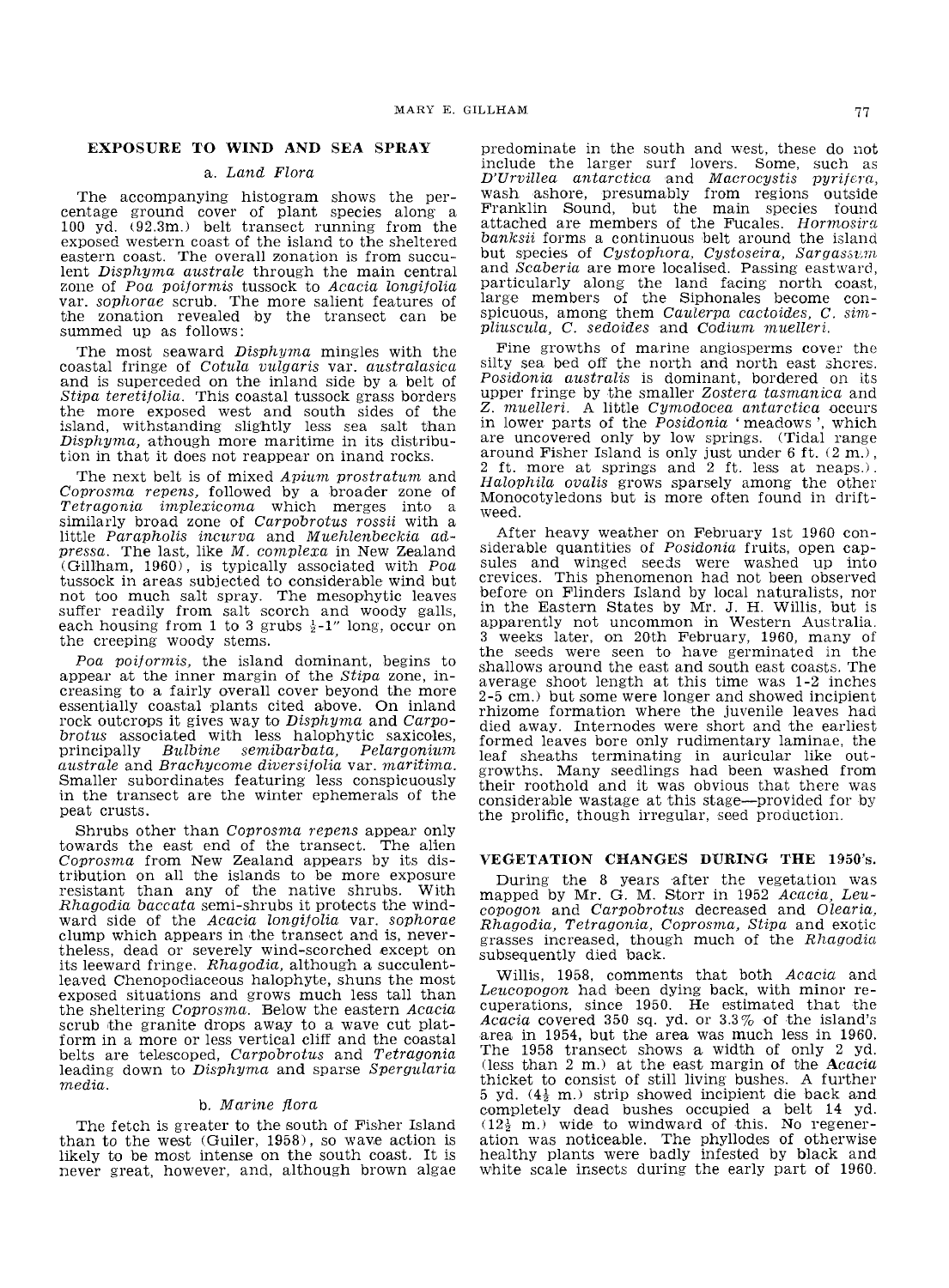$Leu$ copogon parviflorus in 1954 formed scattered clumps up to  $10$  yd.  $(c. 9$  m.) across in the centre, south east and south west of the island. By 1958 all these bushes were dead but a small clump had grown up on North Point and been subsequently killed back to leave few living shoots. By 1960 this too had died out, hut a number of saplings about 1 ft. (30 cm.) high were found scattered throughout the island. As existing plants have not been seen to set seed, it is likely that this regeneration was from succulent fruits brought from other islands by gulls. The life expectancy of individual Leucopogon bushes on Fisher Island seems to be short at present. That this has not always been the case is shown by the existance of old trunks of both this species and Acacia, of vastly greater girth than anything living today.

Shrubs as a group occupied less ground in 1960 than in 1952 but there had been a pectacular in- crease in the amount of Coprosma repens. This species does not figure at all on the detailed 1952 map but was much the most widespread and tallest shrub on the island in 1960, reaching com-<br>monly to 5-6 ft.  $(1.5-1.8 \text{ m.})$  in height. It showed ready establishment in rock crevices on the north west corner, but plants remained dwarf and wind trimmed there, often only the leeward one of the 4 rows of leaves and shoots remaining alive.

Although most of the larger Olearia stellulata<br>bushes showed die-back, a number of young ones were becoming established in the north, east and south. Rhagodia baccata also showed cyclic change, dying in some areas, particularly in the south and south east, and regenerating in others.

It is evident that degeneration and regeneration of shrubs proceed side by side, but there appears to have been an overall retrogression over the past ten years, with only part of the damage made good. Over a period this would account for the smaller  $maximum size of existing shrubs as well as the$ smaller ground coverage.

Similar fluctuations occur among herbaceous species but damage to these is more readily re-<br>paired and long term changes are less pronounced. Willis mentions dying back of Disphyma, Carpobrotus and Tetragonia in 1954, but recovery of these may be effected within a few months in suitable weather-as shown by plants on Reef Island, just offshore after the entire vegetation there had been browned by a salt storm. These 3, Coprosma and others all suffered considerable drought damage in

January 1960 but had more or less recovered 2 months later, in spite of negligible rainfall.

The progressive succession of plants where soil and shelter are adequate is from succulents to tussock grass and so to shrubs, but in 1960 there was more evidence of retrogressive succession, Poa tussocks growing up through the disintegrating shrubs and being overrun themselves in places by Disphyma or Tetragonia.

## VEGETATION OF SHEARWATER ROOKERIES

It seems that the burrowing birds may be playing a significant role in producing long term changes in the Fisher Island plant communities and short term changes in the immediate vicinity of burrows. Floristic analyses were made in the 3 mutton bird rookeries and table 4 summarises their main points. random except in so far as each incuded a burrow entrance. In the Home Rookery, where burrows were closest, 9 of the squares contained more than a single entrance.

The persistence of a certain amount of woody vegetation and the relative sparsity of burrows in the Potts Point Rookery of the east suggests that this may be less old established than the other 2 but there is no historical evidence for this belief.<br>The birds certainly appear to have had less influence on the vegetation here than elsewhere, one contributory reason being that the effect of their soil disturbance and guano deposition is less aggravated here by abrasive winds and salt spray deposition.

The Home Rookery of the north is heavily populated by hirds whereas the area analysed west of South Rookery and Snake Gully (see Serventy,  $1958$ ) is a colony that has passd its zenith and the scars left by the bird are in process of healing.

 $77\%$  of the burrows in the 25 valence squares analysed in the newer(?) Potts Point Rookery (I) were habitable,  $63\%$  in the well established Home Rookery (II) and only  $32\%$  in the degraded South West Rookery (lID. The remainder had collapsed or were overgrown. Bare soil was greatest in II and least in III, facilitating the entry of a sparse covering of many 'weed' species between the Poa tussocks of II.  $59\%$  of these colonists were aliens, this number dropping to 38% in III where much of the bare soil at burrow entrances had been overgrown by more permanent vegetation. The percentage of annuals dropped similarly, from  $47\%$ in II to 31% in III.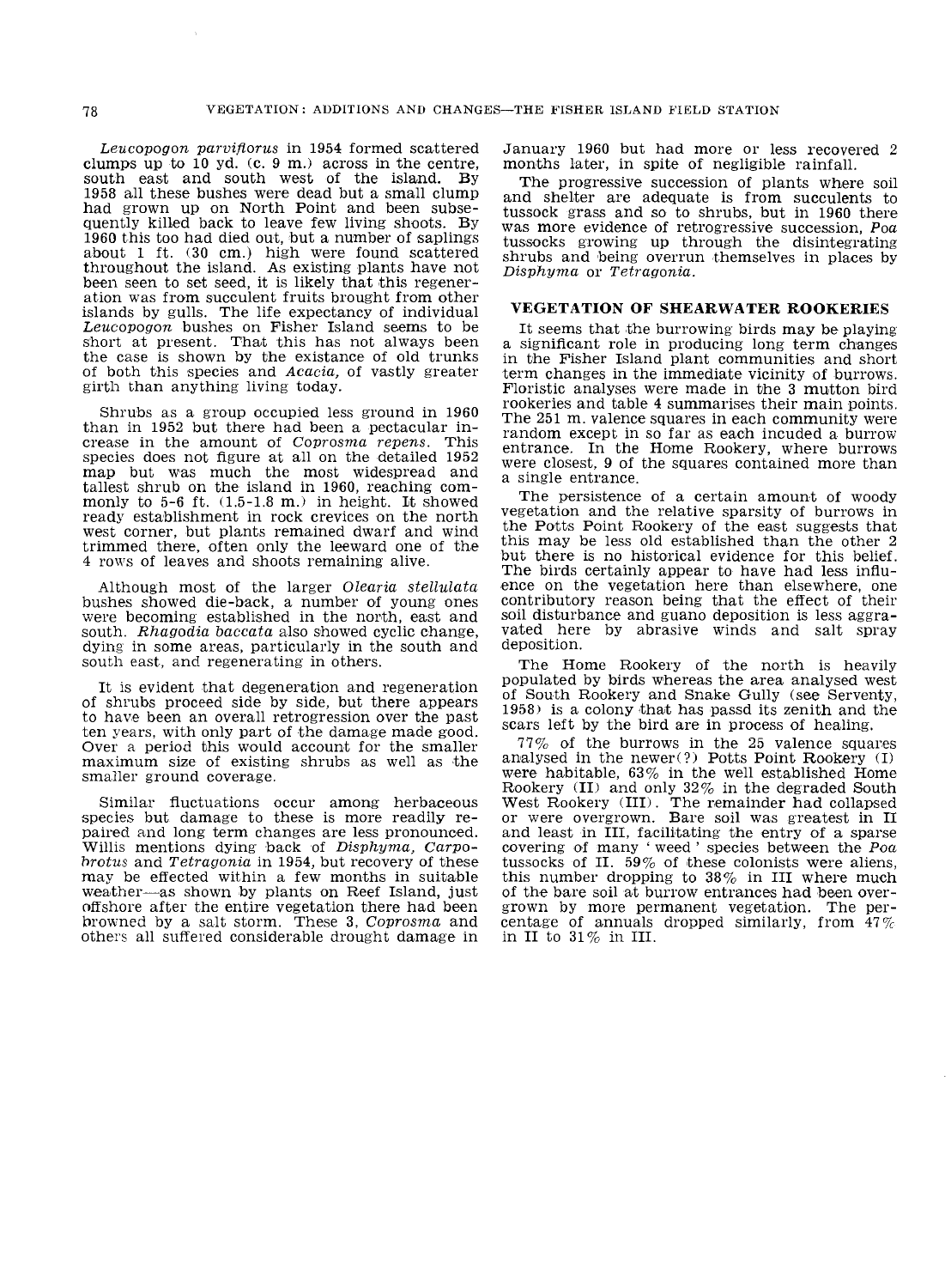#### Table 3.

#### Floristic Analysis oj Three Types oj Shearwater Rookery.

|                                                           |                                                                                                                                             | III. W. of main South<br>Rookery                                                                        |
|-----------------------------------------------------------|---------------------------------------------------------------------------------------------------------------------------------------------|---------------------------------------------------------------------------------------------------------|
|                                                           | Heavily burrowed                                                                                                                            | Degenerate; many<br>burrows overgrown                                                                   |
| $77\%$                                                    | $63\%$                                                                                                                                      | $32\%$                                                                                                  |
|                                                           |                                                                                                                                             | $68\%$                                                                                                  |
| $\%$ of bare ground in 25 valence<br>$16.5\%$             | $52\%$                                                                                                                                      | $7.5\%$                                                                                                 |
| Some persisting in<br>community but<br>only dead twigs in | None                                                                                                                                        | None                                                                                                    |
| No. of species in 15 valence<br>12                        | 17                                                                                                                                          | 13                                                                                                      |
| $58\%$                                                    | 59%                                                                                                                                         | $38\%$                                                                                                  |
| 42%                                                       | $41\%$                                                                                                                                      | $62\%$                                                                                                  |
| $12.5\%$                                                  | $18\%$                                                                                                                                      | $35\%$                                                                                                  |
|                                                           |                                                                                                                                             | $31\%$                                                                                                  |
|                                                           |                                                                                                                                             | $69\%$                                                                                                  |
| $\%$ ground cover of Tetragonia<br>7%                     | $5\%$                                                                                                                                       | $31\%$<br>$50\%$                                                                                        |
|                                                           | rowed<br>$23\%$<br>$\%$ of collapsed and/or overgrown<br>valence squares.<br>42%<br>$58\%$<br>$\%$ ground cover of Poa poiformis:<br>$68\%$ | I. Potts Point Rookery II. Home Rookery<br>Fairly sparsely bur-<br>$37\%$<br>$47\%$<br>$53\%$<br>$34\%$ |

 $P$ oa poi/ormis dominated rookeries I and II, occupying twice as much ground in I where there was less bird excavation and no tussock cutting by man as in II. Tetragonia implexicoma dominated rookery III, having occupied most of the previously bared soil and grown over both Poa and burrow entrances. Some of the existing nest holes were roofed solely by the *Tetragonia* mat and the soil of the whole area was shallow, resembling a rookery which has degenerated due to loss of soil where erosion has followed trampling or burning. This is the most windswept corner of the island where erosion might have occurred when there was much soil bared at the burrow entrances before the Tetragonia gave protection. The only other modifying factor is likely to be trampling by humans. Whatever the cause of the degeneration, it illustrates the instability of rookeries on shallow<br>soil and emphasises the danger of worsening conditions in such rookeries by fire or any other practice which exposes bare ground.

In 1958-60 the Tetragonia gave stability and made possible the persistence of burrows in soil only a few inches deep. It has, nevertheless, been suggested (Serventy, 1958) that the Tetragonia mat hinders and possibly prevents burrowing. This seems unlikely, in view of the fact that the inter-weaving stems of the 'bower spinach' seldom conweaving stems of the 'bower spinach' seldom con-<br>stitute so formidable a barrier to peneration as<br>the close-knit stools of the grass tussocks, which hinder the birds not at all. On loose sandy soil the 'spinach', like bracken, can be of undoubted 'spinach', like bracken, can be of undoubted<br>benefit as a stabiliser, but it may, like bracken, have more subtle effects in deterring the birds where this stabilising property is of no advantage.

Many of the numbered pegs indicating previously occupied burrows in the degenerating South West Rookery could not be related even to an overgrown hollow in 1960, showing where a burrow might once have existed.

Some chicks in the Potts Point Rookery were seen on the ground surface beneath 'bowers' of Tetragonia. Dead Acacia stems formed a framework for these bowers, which had grown over the Poa tussocks following after the  $Acacia$  in the degenerative plant succession. This is a small scale version of the general sequence for shearwater colonies, viz.

- Phase 1. Scrub (in this case Acacia with Rhagodia and Olearia) burrowed by shearwater whose dung initiates their death and allows the shorter  $P$ oa to compete adequately. It is a late stage of this phase which occurs in the Potts Point Rookery.
- Phase 2. Supremacy of Poa tussock with considerable bare soil on which casuals, particularly Sonchus oleraceus, can become established but none of which become common, e.g. the Home Rookery.
- Phase 3. Degeneration of the Poa possibly due to senility, possibly hastened by bird disturbance and erosion and followed by overrunning with guano-loving Tetragonia. On the west margin of the Home Rookery this, like Disphyma, is able to overgrow healthy tussocks, but it naturally competes better where the Poa is degenerating. e.g. the South West Rookery where the Poa is inhibited to some extent by blown sea spray.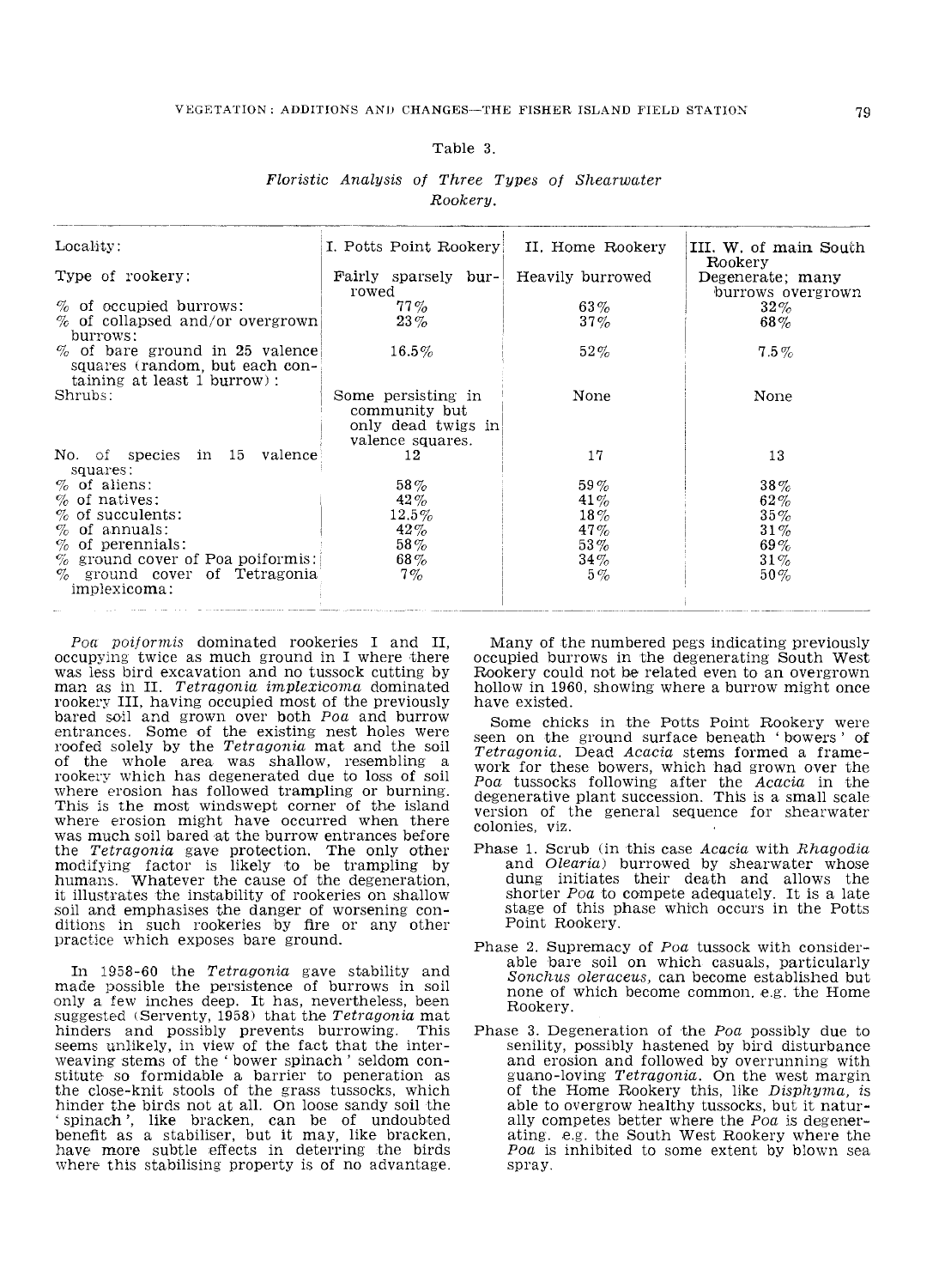In the Home Rookery 22 occupied burrows showed an average ground cover of  $3.2\%$  Tetra-<br>gonia whereas 13 disused burrows showed a  $7\%$ cover. (These figures represent the percentage cover in the 1 m. valence squares, not in the burrow entrances alone).

The nest site of the sooty oyster catchers (Haematopus unicolor) is another small scale example of the overrunning of Poa by a succulent creeper in a bird disturbed habitat. 1958 photographs of the nest show upstanding Poa on its seaward side. By 1960 this was dead and the prostrate shoots covered over by Disphyma.

#### OLD GULL COLONIES

In the 1948-49 breeding season silver gulls  $(Larus)$ novae-hollandiae) nested between the eastern Acacia scrub and the North East Boat Harbour (Serventy, pers. com.) Poa is still dominant here (or has resumed dominance) but the gulls may be responsible for the abundance of the succulent ornithocoprophile, Bulbine semibarbata and the alien annual, Briza maxima. Bulbine also becomes locally dominant just below the granite slab by the hut where food scraps are thrown for the gulls. Its associates here are the equally coprophilous Disphyma and, in spring, alien grasses.

In the 1950-51 breeding season 15 gulls' nests were built west of the hut but no eggs were laid (Serventy, pers. com.). This area either coincides with or is very close to that in which Coprosma repens has been increasing in recent years. The influx of gulls was followed by an influx of the prickly fruited, animal dispersed Acaena anserini $folia$ , most of which has since been pulled out by hand to prevent further spread.

#### PLANT DISTRIBUTION BY GULLS AND **STARLINGS**

Apart from the Acaena referred to above, the species most obviously spread by birds (although originally introduced by Miss Uela Barrett) is Coprosma. The numerous small saplings which are becoming established in coastal crevices. particularly in the north west where gulls congregate to await the after-meal scraps from the hut, have presumably been brought by the birds. When feeding on the copious crop of orange two-seeded drupes in February, March and April, silver gulls usually hover just above the bushes, reaching<br>downwards to take the clustered fruits several at a time, but are sometimes seen to alight on the twigs. In the summer of 1960 Coprosma seed pellets ejected from their crops were common throughout the island. One containing 40 seeds in a matrix of damaged skins was sown on peat in a seed box and tended for 7 weeks but showed only those signs of germination seen in newly expector-<br>ated seeds, viz. the hinged triangular flap at one ated seeds, viz. the hinged triangular flap at one end lifted or broken away to expose the embryo.<br>Coprosma fruits are also eaten by a pet galah  $(Kakatoë roseicapilla)$ .

Starlings (Sturnus vulgaris) are very fond of Coprosma frutts, dividing their attention between the older established bushes west of the hut and the largest of the newly established colonies which is superceding the Acacia in the east. Here they habitually congregate on the Acacia twigs, which form the nearest suitable perch to their nesting crevices in the east cliff beneath. Germination of the pairs of hard seeds defaecated onto the ground beneath is almost certainly responsible for the present growth of Coprosma saplings.

When feeding on the succulent red fruits of Tetragonia, silver gulls will settle on mounds of this species among fairly dense tussock where their view of approaching danger is unusually restricted. Crop pellets of Tetragonia seeds are common at certain seasons.

A small sapling of Alyxia buxijolia, another suc- culent fruited shrub, was recorded for the first time in 1960. It was in a northern area much frequented by gulls and where two recent invasions of the succulent fruited *Leucopogon parviflorus* had occurred, both species very likely brought by the gulls.

#### ACKNOWLEDGEMENTS

My grateful bhanks go to the Wildlife Survey Section of the Commonwealth Scientific and Industrial Research Organisation for facilities on Fisher Island and to them and the Science and Industry Endowment Fund for their grants towards financing the work. Also L. Serventy for much lively discussion and help in the field, Mr. J. T. Hutton for the analysis of soil samples and members of the Melbourne Herbarium for the identification of plant specimens.

#### REFERENCES.

- GILLHAM, M. E., 1960.—Vegetation of Little Brocook Strait in relation to spray-bearing
- salinity and pH. *Trans. Roy. Soc. N.Z.*, 88, 3, 405-424.<br>GOODMAN, G. T. & GILLHAM, M. E., 1954.—Ecology of the Pembrokeshire Islands; **II.** Skokholm, the environment<br>and vegetation. J. *Ecol.* 42, 2, 296-327.
- 
- GUILER, E. R., 1958.—The Fisher Island field station. III.<br>Intertidal Ecology. Proc. Roy. Soc. Tas., 92. 175-183.<br>SERVENTY, D. L., 1958.—The Fisher Island field station. I.<br>General description and mutton bird rookeriss. Pr
- WILLIS, J. H., 1958.--The Fisher Island field station. II. The vegetation. *Proc. Roy. Soc. Tas.*, **92**, 171-174.